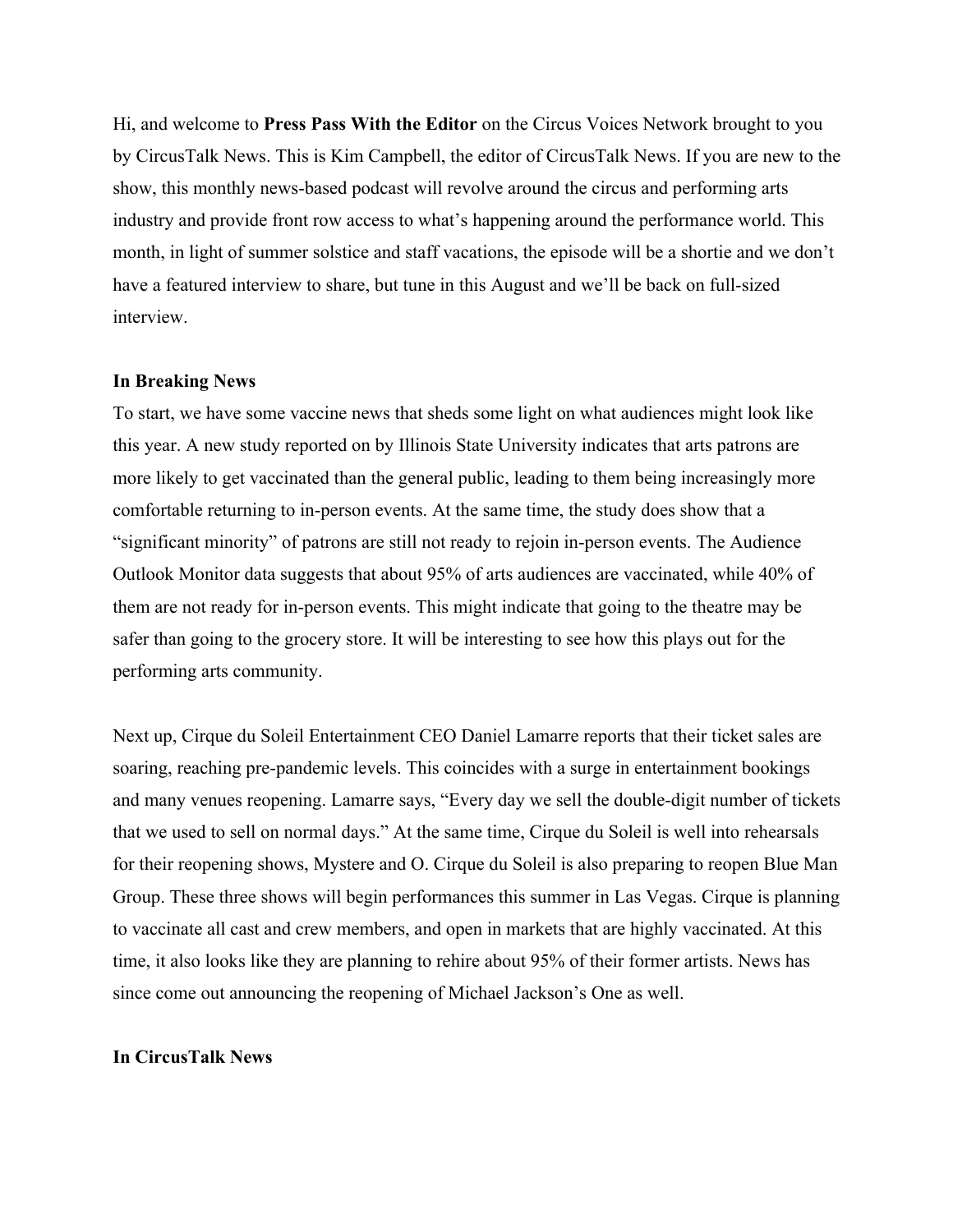We are pleased to announce that Stacy Clark is joining CircusTalk as CEO! Stacy has over 20 years of experience in the industry and is a recognized leader in the circus community. This year, we're really trying to focus on career resources and reimagining circus arts. Stacy's vision really aligns with ours, and we're excited to begin this journey together.

The inaugural International Circus Awards have been announced, and opened for applications June 1st. This July, a committee of 30 voting members will review up to 200 circus submissions. The ICA is produced and managed by the Contemporary Circus & Immersive Arts Center. In addition to the original awards presented by the committee, there will also be an Audience Choice award, chosen by the general public, and a Critic's Choice Award, presented by CircusTalk. I'm happy to say yours truly is a member of the awards committee. The awards will be presented October 2 in a pre-recorded digital ceremony filmed in downtown Troy, New York. There will be special guests and highlights from nominated submissions. Stay tuned for more updates!

## **Now for Shows**

CircusTalk associate editor Madeline Hoak reviewed Cirkus Cirkor's world premiere of *Circus Days and Nights*, the latest collaboration between director Tilde Björfors, and composer Philip Glass which was co-produed by Malmo Opera in Sweden. She attended the show virtually, stating "The show was a live streamed event, and therefore had a few predictable compromises. While it was hugely satisfying to hear applause from the fifty or so live audience members in real time, it was also a bit lonely and disconnected to watch it online."

Madeline weighed in on the poetic synergy between Robert Lax's writings, and Philip Glass's music as well as the performances of the circus artists themselves, saying, "Stand out performances were given by Aaron Hakala and Andreas De Ryck who displayed ambitious and impeccable skills on teeterboard. Peter Åberg's juggling sequences were exquisite, and Pierre Heault opened the show with a gorgeous swinging trapeze routine. I wanted to see more of the expressive Karolina Blixt and Simon Wiborn in their joint ringmaster-like roles."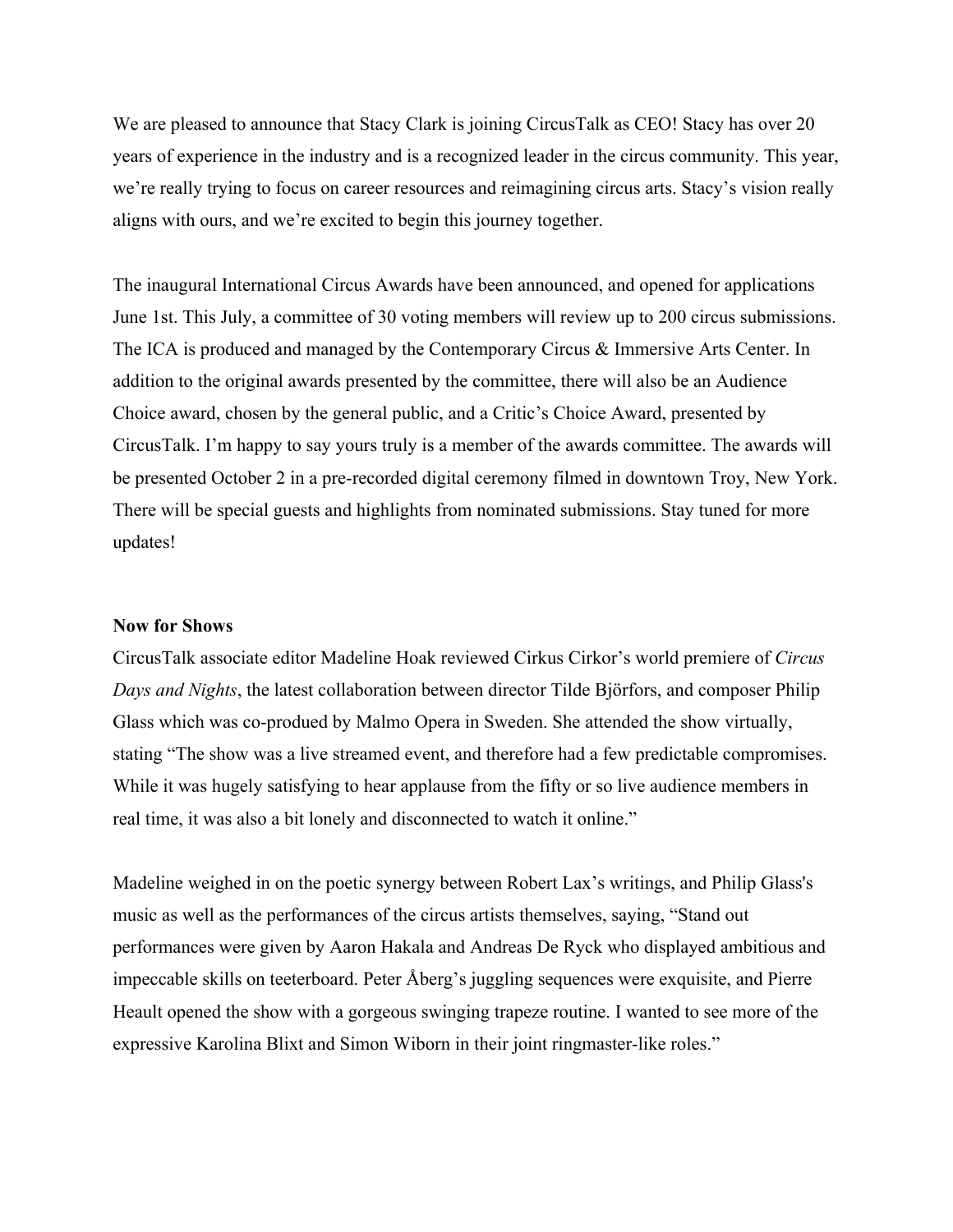Let's hope this type of cross-disciplinary show becomes an even bigger trend and gets a chance to tour other opera-friendly cities in a similar way to Ganidini's Akhnaten, which got remounted at the MET in NYC in 2019 after an initial run in 2016.

## **Industry insights**

Last month we reported on the comeback of circus jobs in our industry insights section, and if it's one thing circus jobs ultimately lead to it is circus shows--so perhaps you have predicted my next insight--shows are back! All around the globe, circus shows, tours and festivals are cautiously announcing their return, hiring staff, auditioning talent, rehearsing and opening with tentative new rules about audience size, sure, but they are doing it. Broadway itself is prepping to open in early Fall, but circus is a bit ahead of schedule, as we have mentioned in our early news segment. In a CircusTalk article by associate editor Lydia Nord titled *Festival Round Up 2021*, you can read some details about how summer is unfolding around the world for festival goers. Here are the festivals Lydia shares some info about:

International Circus Festival Gold Elephant in Spain Alberta Circus Festival in Canada Underbelly Festival in the UK Montreal Completement Cirque Festival in Canada TILT in the UK Edinburgh Fringe in Scotland Wet Hot American Circus Festival in the USA St. Johns International Circus Festival in Canada

## **Now for Jobs**

Taking a look at CircusTalk's job board, there are some neat postings this month. SOUL Aerial and Performing Arts Center, a dance studio and black box theatre, is seeking qualified professional aerial arts professionals with lots of experience to teach both children and adults. A dance background or a performing arts degree is preferential. The ideal candidate will have great references, love teaching, and work well in a team. The job is located in Richmond, Virginia, and applications are due July 31st.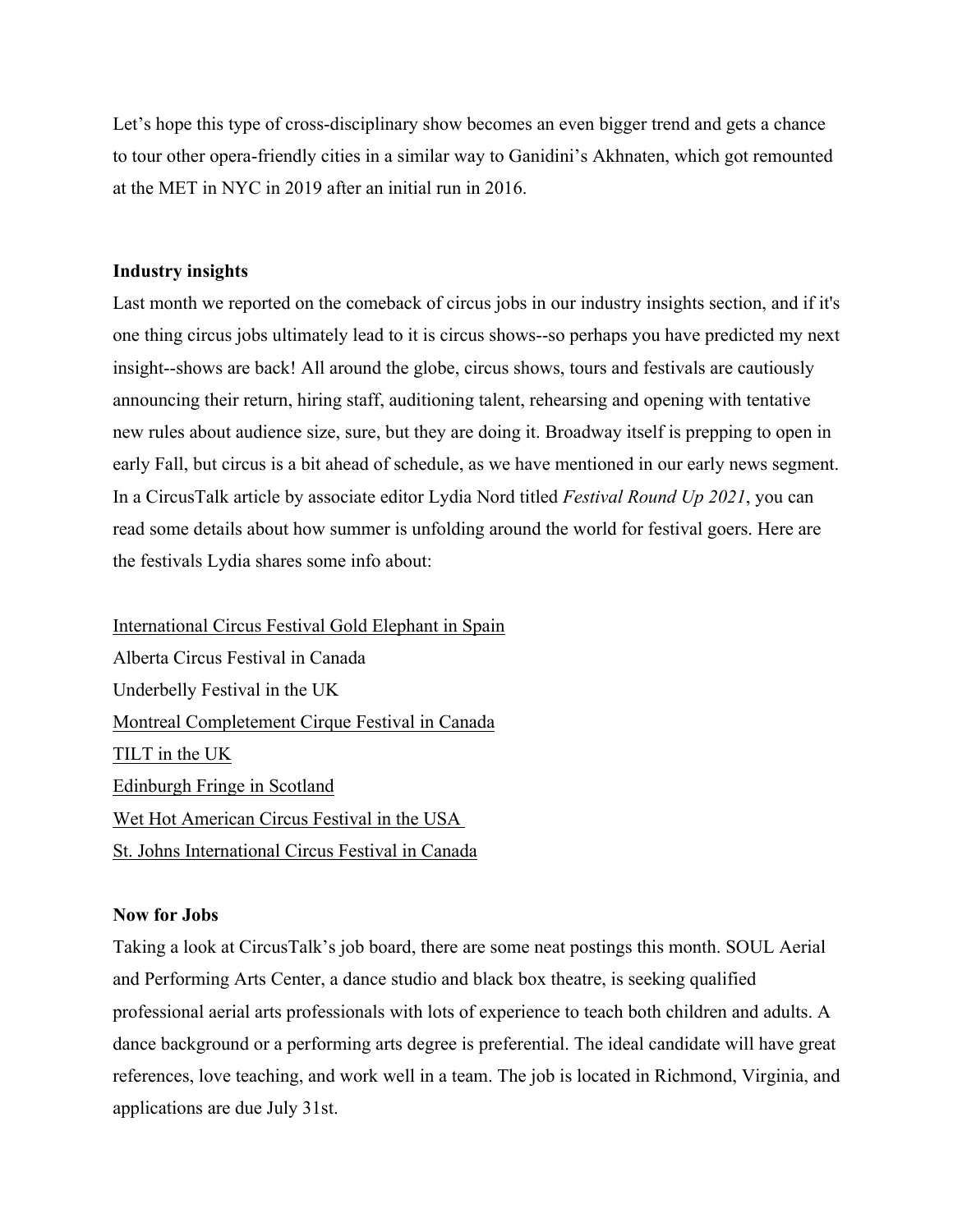Next up, let's take a look at Frequent Flyers Aerial Dance. They are a nonprofit based in Boulder, Colorado that focuses on performance and education. They are looking for a Director of Education Programming. The Education Director will be responsible for developing and managing all education programming and will report to the Board of Directors. Candidates should have experience as an aerial instructor and rigging for aerial acts. Applications due August 31st. Jump on over to our job board if either of these positions piqued your interest, or if you're looking for something different!

Twinkle Dance Company is seeking a full-time dance instructor. This job is located in Hong Kong. The job is full time, and applications are due August 31st. They are seeking native English speakers with dance qualifications in ballet or jazz.

#### **Now for Events**

Let's move on to upcoming events. CircusWA's July School Holiday Program will take place from July 5th to July 15th. Located in Fremantle, Australia, the program is open to all ages and skill levels. Over the course of 2 weeks, enjoy a variety of fun circus classes.

Circomedia's graduate showcase will take place in person in Bristol on July 2nd and 3rd. This show will feature Circomedia's 2020 graduates and give them the opportunity to finally show off their hard work to a live audience.

Also in July, concurrent with the Montreal Cirque Festival, Dr. Patrick Leroux of Concodia will run his 4th seminar that involves research and circus. This one will be fully online but will have some in person attendees for residents. Running June 9th through the 16th, the topic & title is The Dramaturgy of Research-Creation. It is described as "an interdisciplinary, international seminar that provides an opportunity to learn, explore and refine research and research-creation methods in the performing arts with a focus on contemporary circus, theatre and other embodied live performance."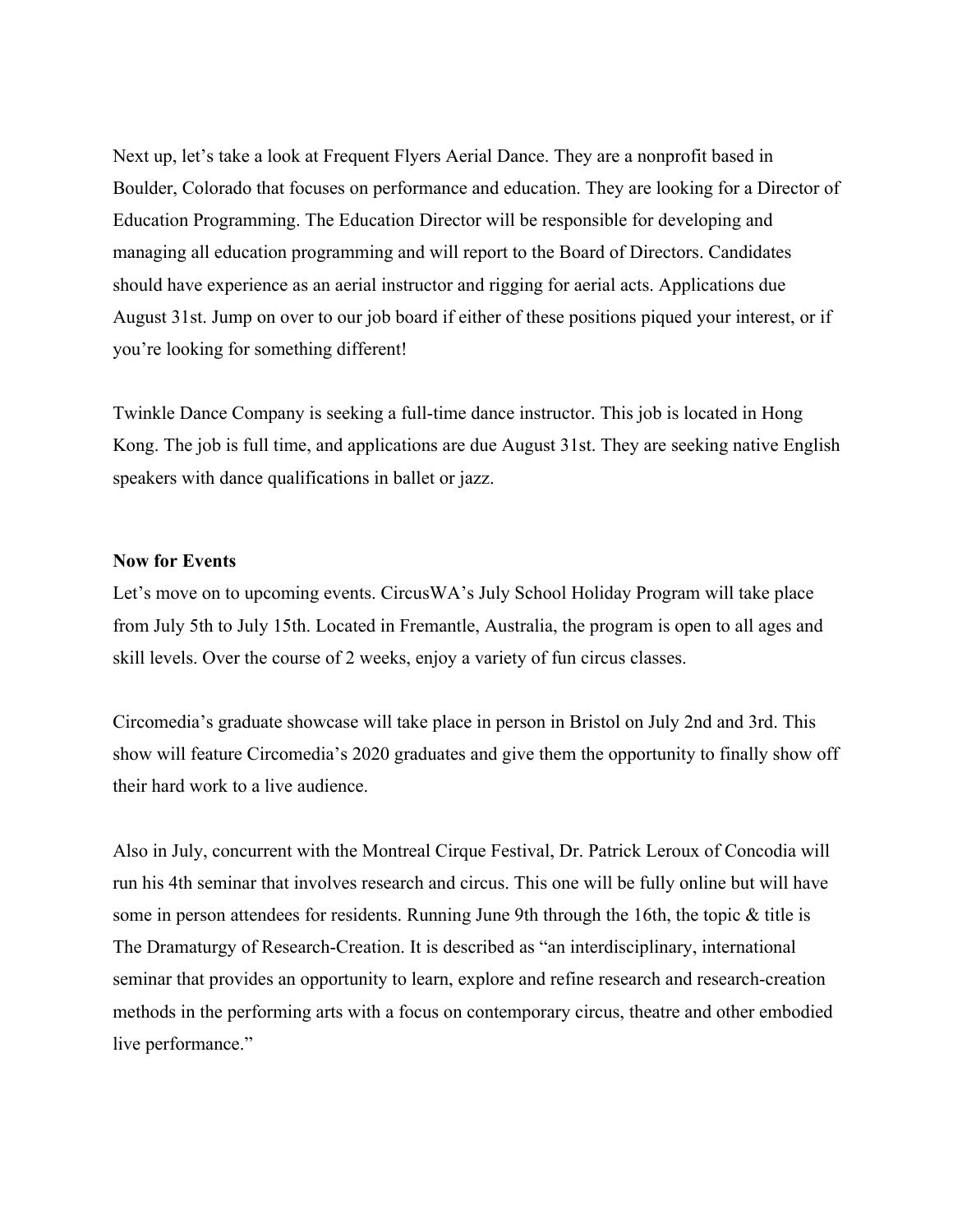Benton Harbor, MI--From September 6-12 The Wet Hot American Circus Festival will host a week-long camping celebration of community and joy in the woods of Southwestern Michigan. The festival is hybrid, with a weekend of shows, workshops, campfires, swimming, and more! They are currently accepting applications for the featured companies and residency participants. Check out www.wethotamericancircusfest.com for more info!

Head over to CircusTalk's events page to sign up for either of these cool listings!

## **Education segment - Lydia**

Hi, and welcome back to another Press Pass Education Spotlight. This month it's still been all about graduates. In June, we have already kicked off our graduate features! If you follow us on Instagram I'm sure you've seen some of the highlighted students. We also got to share Circadium's graduate video. The video, titled Who Are We, introduces their students and talks about what contemporary circus means to them. Also, of course, on CircusTalk News I published our first Meet the Graduate article of 2021, which was pretty exciting. I got to introduce Constance Dansart, who fell in love with circus as a child, and is now an artist in her own right. She is an École graduate who specializes in static trapeze and Cyr wheel. When it comes to what Constance has learned from circus, she says: "In general, the circus arts have taught me to be alert and sensitive to the world around me, and to use this ability as my source of creativity and inspiration." Keep an eye out this month for our next Meet the Graduate article! Thanks for listening!

# **Wrap Up**

That's it for circus in July and episode 5 of the Press Pass Podcast with the Editor, your front row access to what's happening in the performance world brought you by Circus Voices and CircusTalk--All the Circus News In Your Ear. At CircusTalk, we want to wish you a wonderful summer full of circus, whether you are a performer or a fan. Remember, the faster you get vaccinated the faster you can get back to the shows and help the variety arts world recover.